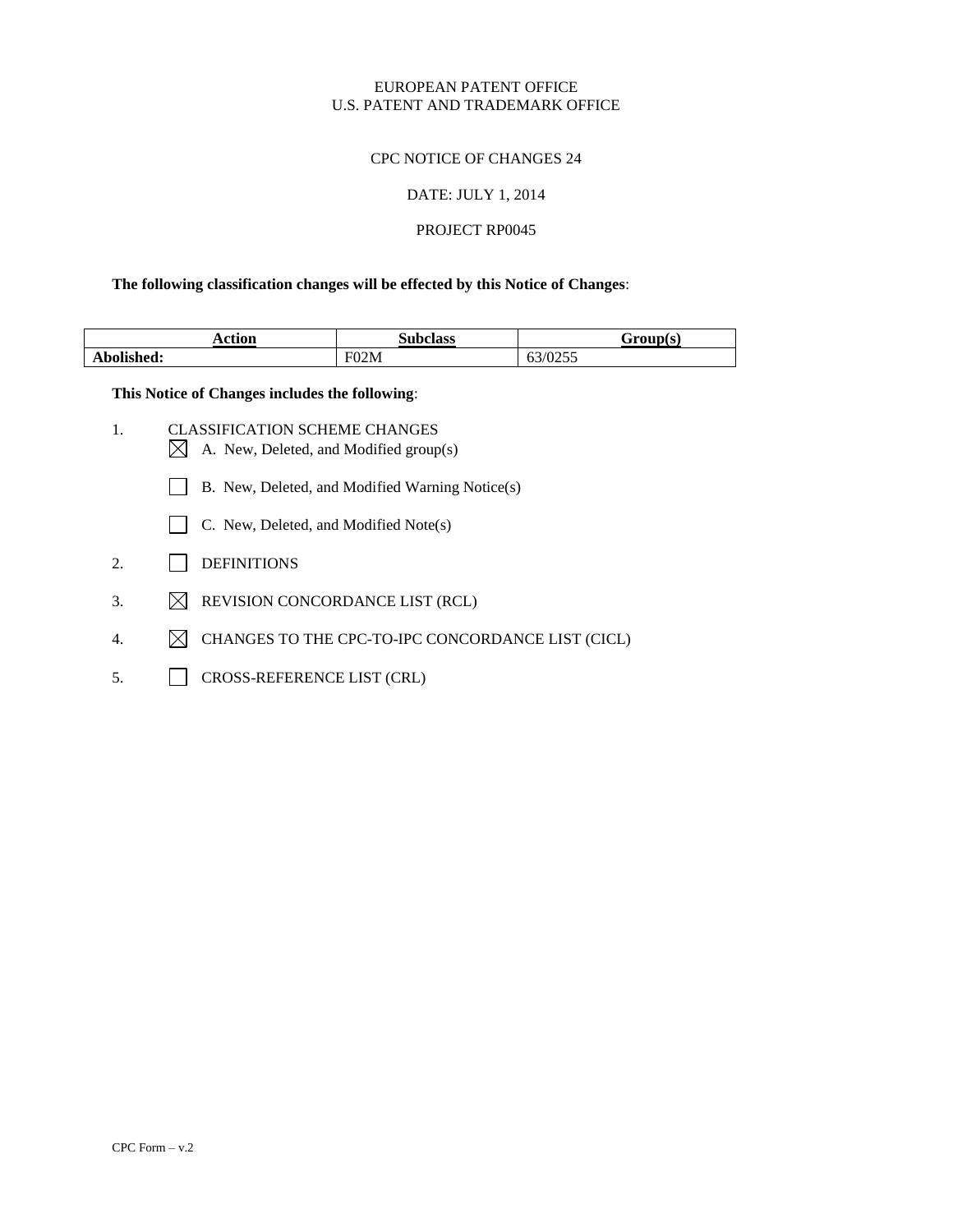#### CPC NOTICE OF CHANGES 24

## DATE: JULY 1, 2014

### PROJECT RP0045

## 1. CLASSIFICATION SCHEME CHANGES

#### A. New, Deleted, and Modified group(s)

### **SUBCLASS F02M - SUPPLYING COMBUSTION ENGINES IN GENERAL, WITH COMBUSTIBLE MIXTURES OR CONSTITUENTS THEREOF (charging such engines [F02B\)](http://ptoweb:8081/cpc/html/cpc-F02B.html)**

| Type* | <b>Symbol</b> | <b>Indent Level</b> | <u>Title</u>                                                                                                                            |
|-------|---------------|---------------------|-----------------------------------------------------------------------------------------------------------------------------------------|
|       | F02M 63/025   |                     | {from the common rail}                                                                                                                  |
|       | F02M 63/0255  |                     | {using the injectors to bleed fuel, e.g. by operating<br>the control valve of an accumulator type injector<br>during very short periods |

\*N = new entries, C = entries with modified file scope, M = subclasses or groups do not impact the file scope, D = deleted entries, U = entries that are unchanged, but presented in order to show the hierarchy of the scheme to simplify understanding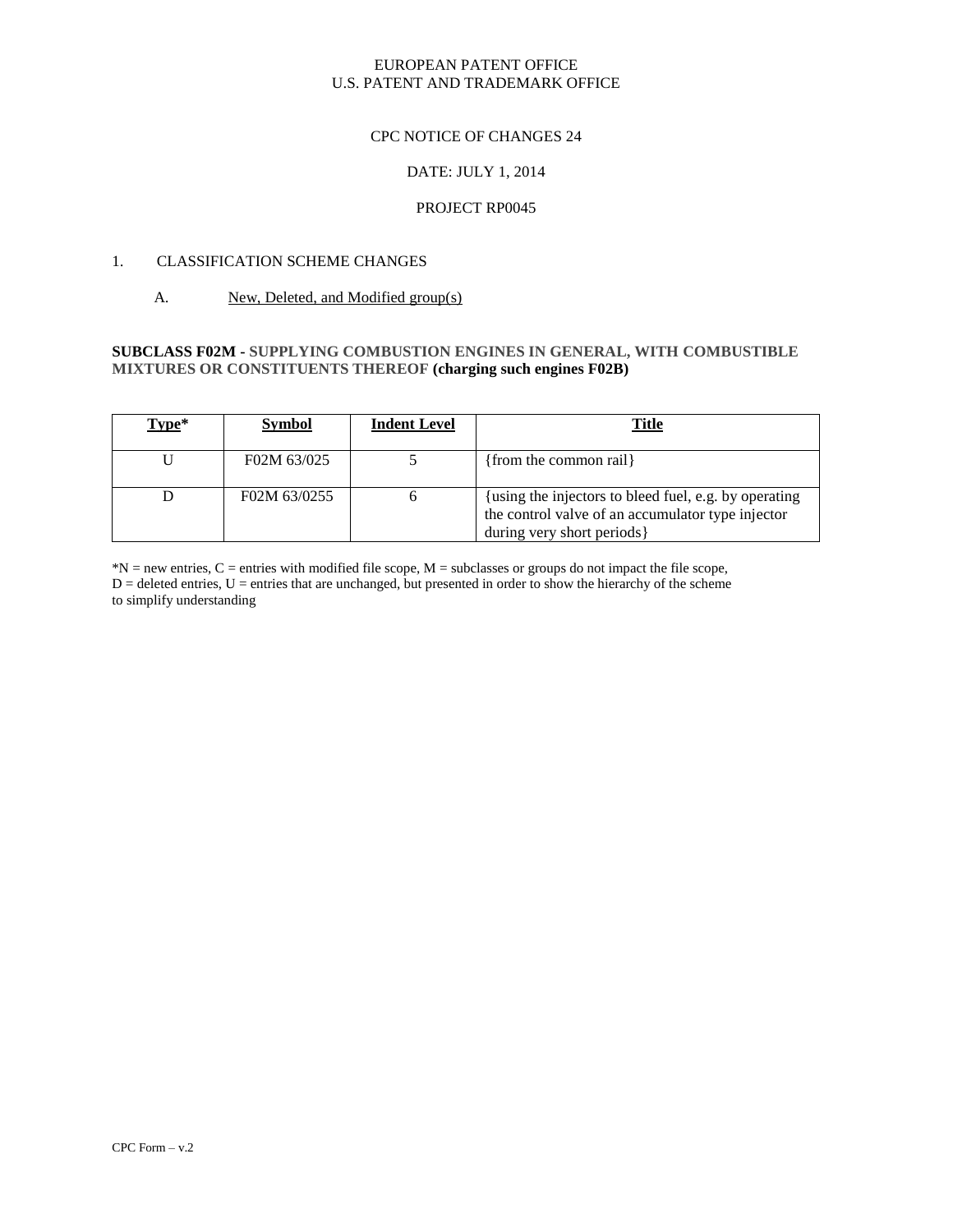# CPC NOTICE OF CHANGES 24

# DATE: JULY 1, 2014

## PROJECT RP0045

### 3. REVISION CONCORDANCE LIST (RCL)

| <b>From CPC Symbol</b>        | <b>To CPC Symbol</b> |
|-------------------------------|----------------------|
| F02M $63/0255$ (in case group | F02D 41/3872         |
| is not empty, transfer to     |                      |
| F02D 41/3872)                 |                      |